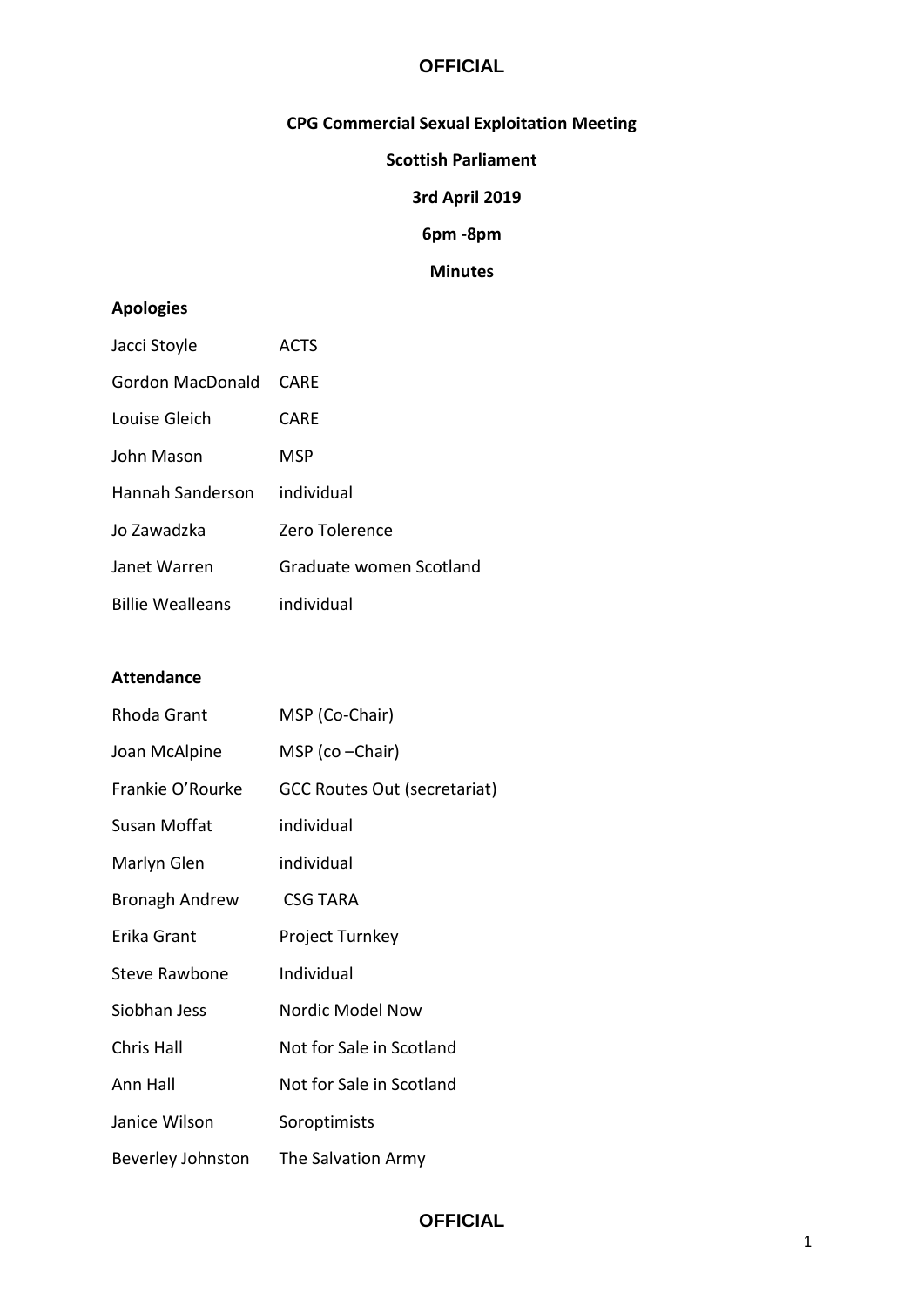# **OFFICIAL**

#### **Agreeing the Minutes of the previous meeting**

Rhoda opened the meeting and asked if the group could agree the Minutes of the previous meeting. Steve Rawbone agreed the minutes. There were no matters arising.

#### **MSP updates**

No specific updates in relation to MSP or parliament business. The community safety minister will be contacted and invited to a future meeting.

Discussion took place around commercial sexual exploitation and those most vulnerable to exploitation.

The group asked if a parliamentary committee could be set up to look at other countries. Joan McAlpine MSP agreed to take this suggestion to Ruth Maguire MSP .

### **Secretariat role**

Frankie O'Rourke resigned as CPG secretariat. It was agreed by the group that Jacci Stoyle would resume the role. Jacci who was not at the meeting had previously agreed if the days of the meeting could be more accommodating to her other work.

Frankie also highlighted the role ca be supported by group members volunteering to help organise speakers and topics moving forward. The group agreed.

## **Future topics**

The group went through the suggested topic from the previous minute. Including;

- Themes discussion to include Holbeck, Ipswich, Rotherham, Sheffield
- The air weapons and licensing bill and clarity on local authority powers
- Julie Bindel as a guest speaker **(Chris and Ann Hall agreed to progress)**
- Some reps from other CPG's to update on their work
- Invite national feminist orgs
- Invite Renfrewshire and East Lothian council to talk about the adoption of the Nordic model **(Bronagh Andrew would investigate through NVAWP contacts)**
- Sex for rent

#### **University and CSE- "sugar daddy" sites**

The group was presented with an e-mail advertising a "sugar daddy" site which is targeting female students and the practice of becoming a "sugar baby" as a viable means of funding university and college expenses. The group agreed to contact Equally Safe in Higher Education and express our concerns. **Frankie agreed to E-mail Anni Donaldson.**

## **OFFICIAL**